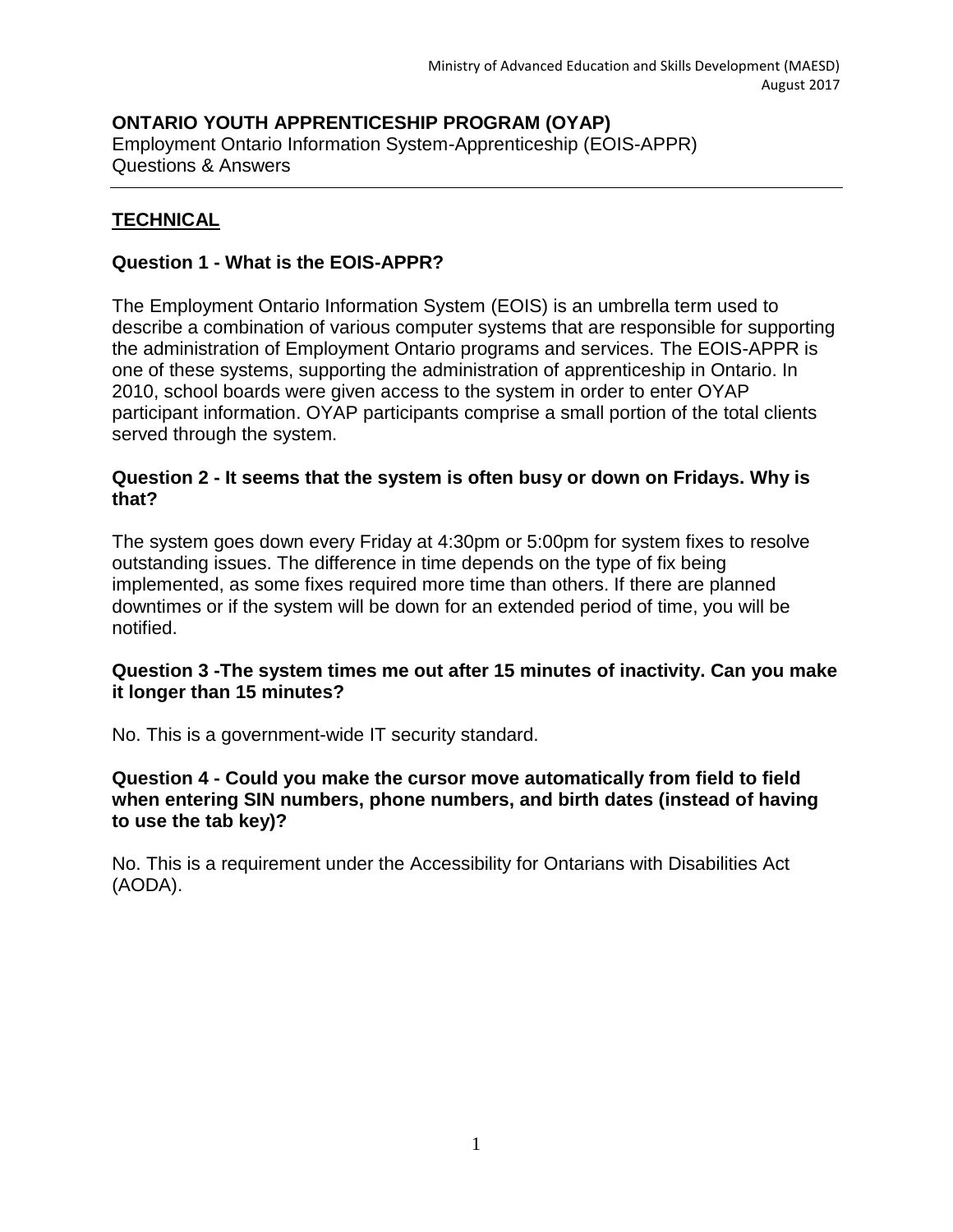# **DATA ENTRY**

### **Question 5 - Am I able to change the name of the school in a student's record?**

Yes. After opening the student's record, click the Program Participation tab. You'll see the current school name. Under that, you'll see "What would you like to do?" Click "Add/update school name."

This function is explained in section 4.2 of the [EOIS-APPR User Manual for School](http://www.tcu.gov.on.ca/eng/eopg/eotransformation/eois-schoolboards.html)  [Boards.](http://www.tcu.gov.on.ca/eng/eopg/eotransformation/eois-schoolboards.html)

### **Question 6 - Can I add more than one trade for one student?**

Yes. Students can participate in more than one trade in OYAP, for example, a student may have a placement in cook in Grade 11 and then in baker in Grade 12. Follow the usual steps for adding a new participant. When you enter the OEN and student's last name, you'll see the student's personal information appear already populated on the Personal Information screen. Continue with the next steps as usual.

### **Question 7 - What if I make a mistake and add the wrong trade for a student?**

For any mistakes made when entering student information, please contact the ETC responsible for OYAP at your local MAESD office, who can make the correction. Do not update the special program outcome to "withdraw." This function is only to be used when students either withdraw from the program or leave high school before graduating.

### **Question 8 - Can I print a list of the students in OYAP within my school board?**

Yes, boards can print a Client List. Please refer to the EOIS-APPR User Manual for School Boards for instructions.

### **Question 9 - Some new postal codes/addresses are not recognized. Can the postal codes be updated?**

Yes. There is an interface between Canada Post and the EOIS-APPR which is updated regularly.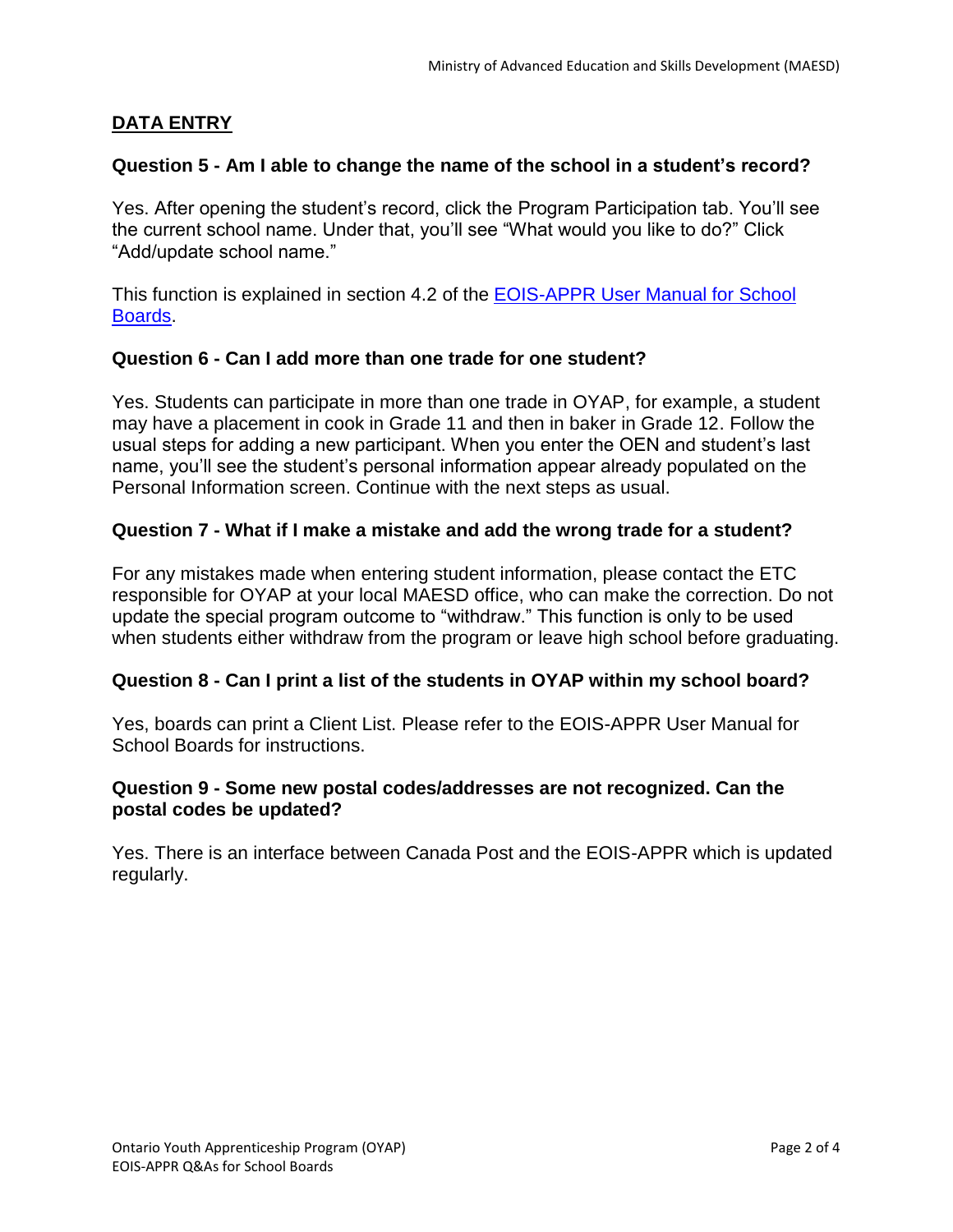### **TRAINING AGREEMENTS / ONTARIO COLLEGE OF TRADES**

#### **Question 10 - In the Clients tab, what do "Status TA," "SDO," and "Status Date/Rec'd Date" refer to?**

"Status TA" refers to the status of the training agreement (TA). The following describes what each status means:

- $\bullet$  None a TA was not requested
- Pending a TA was requested, but has not yet been registered
- Registered the TA was registered
- Cancelled the registered training agreement (RTA) was cancelled. Note: RTAs are automatically cancelled when the apprentice does not submit a membership application to the Ontario College of Trades within 90 days of the date the TA was registered.

"SDO" refers to the MAESD Service Delivery Office responsible for the registration.

"Status Date" refers to the most recent date that a change was made to the TA status. For example, if the status is "Pending," the status date is the date that the TA was requested in the system.

"Rec'd Date" refers to the date recorded by the Service Delivery Office when the TA arrives from the school board.

### **Question 11 - Am I able to see an OYAP apprentice's Ontario College of Trades (OCOT) membership information?**

Yes. Note that only OYAP apprentices (i.e. OYAP participants with registered training agreements) are required to become members of OCOT. School board staff can see the apprentice's OCOT membership ID, class, status, effective date and expiry date on the Program Participation page. The OCOT membership status also appears on the Client List exported to Excel. The following describes what each status means:

- No status displayed the training agreement (TA) is in a "Pending" or "Declined" status
- Pending The TA was registered, but OCOT has not yet received or processed the membership application
- Active the apprentice submitted, and OCOT processed, the membership application
- Not Registered the apprentice did not submit a membership application within the required time period after the registration date (Note: the RTA will be automatically cancelled)
- Cancelled the apprentice or the sponsor requested that the RTA be cancelled